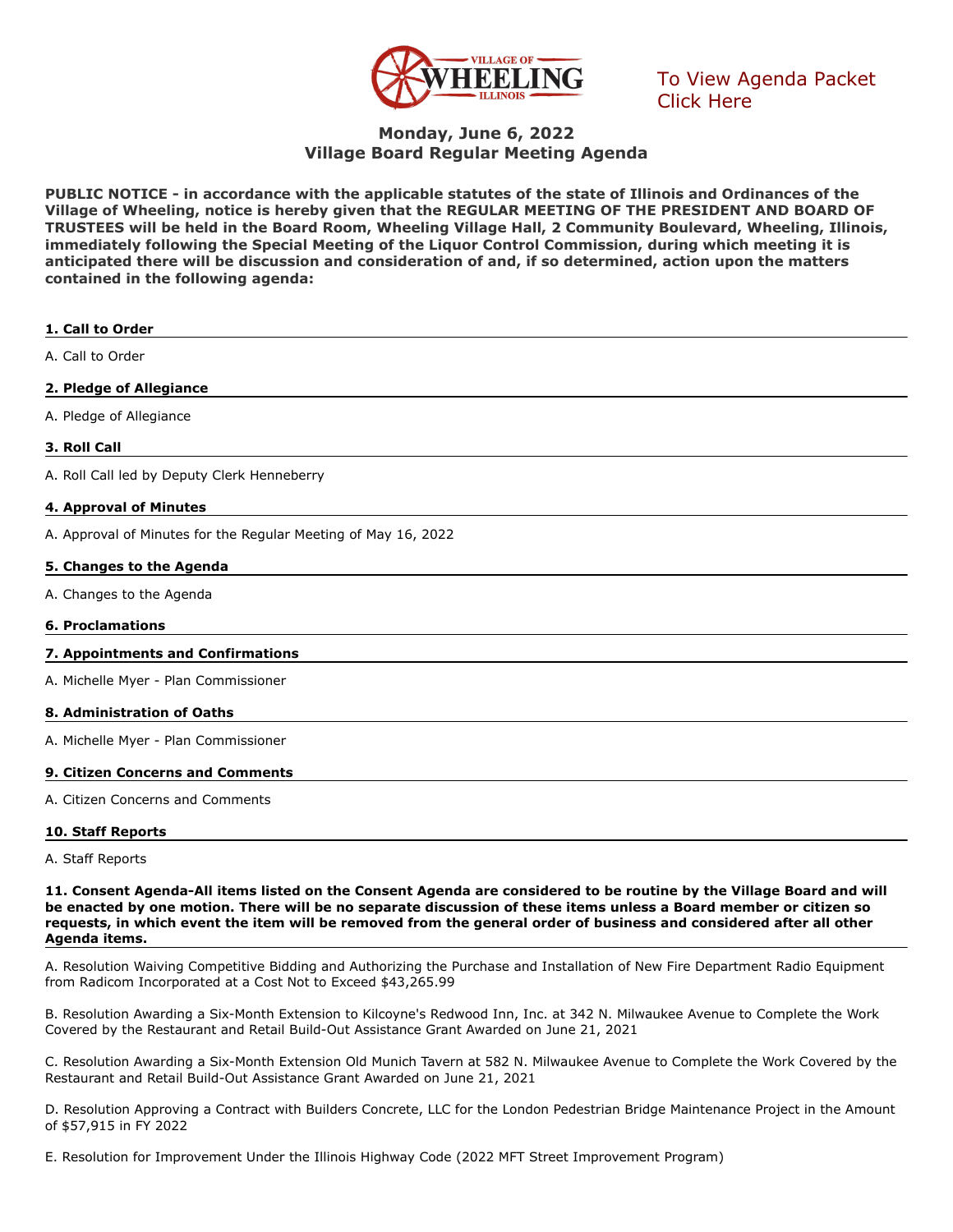F. Resolution Approving a Supplemental Resolution for Improvement under the Illinois Highway Code and a Supplemental Engineering Services Agreement with Ciorba Group, Inc. in the Amount of \$48,393 for the Phase I Wheeling Road Improvements (Project No. 21.11.03)

G. Resolution Approving a One-Year Contract Extension with Patriot Pavement Maintenance for the FY 2022 Crack Sealing Program in the Amount of \$39,998.90

H. Resolution Approving a One-Year Contract Extension with Corrective Asphalt Materials, LLC for the Asphalt Surface Treatment Program in an Amount Not to Exceed \$74,970 in FY 2022

I. Resolution Approving Change Order No. 1 and Final to Increase the Tree Inventory Project Contract with Great Lakes Urban Forestry Management from \$24,700 to \$27,634 in FY 2022

J. Resolution of the Village of Wheeling in Support of Tax Increment Financing

K. Ordinance Amending Chapter 4.32 of the Village of Wheeling's Municipal Code, "Alcoholic Liquor Dealers," Specifically Section 4.32.085, to Increase the Authorized Number of Class B-V and D-4 Liquor Licenses and to Decrease the Authorized Number of Class N-V Liquor Licenses

L. Ordinance Amending Chapter 4.32, "Alcoholic Liquor Dealers," of the Village of Wheeling's Municipal Code to Make Event Spaces Eligible for the Class "J" Liquor License

M. Consent Vote on Items

#### **12. Old Business**

A. Old Business

#### **13. New Business - All Listed Items for Discussion and Possible Action**

A. DISCUSSION RE: Planned Unit Development Concept Review, 300 W. Dundee Road

B. Ordinance Granting Major Site Plan and Building Appearance Approval for a Building Addition, Master's Countertops, 363 Alice Street [Docket No. 2021-27]

C. Ordinance Granting a Variation from Title 19, Zoning, to Reduce the Required Side Yard Setback for Master's Countertops, 363 Alice Street [Docket No. 2021-23A]

D. Ordinance Granting a Variation from Title 19, Zoning, to Reduce the Required Rear Yard Setback for Master's Countertops, 363 Alice Street [Docket No. 2021-23B]

E. Ordinance Granting a Variation from Title 19, Zoning, to Reduce the Minimum Number of Required Off-Street Parking Spaces for Master's Countertops, 363 Alice Street [Docket No. 2022-15]

F. Ordinance Granting Major Site Plan and Building Appearance Approval for a New Aircraft Hangar and Office Building, Hawthorne Global Aviation Services, 1084 S. Milwaukee Avenue [Docket No. 2022-16].

G. Ordinance Granting Special Use Approval to Permit the Operation of a Community Center, Agua Viva Wheeling, 537 N. Wolf Road [Docket No. 2022-17]

H. Ordinance Granting Special Use Approval to Permit the Operation of an Animal Training Facility, Waggles Pet Resort, 500 W. Hintz Road [Docket No. 2022-18]

I. Ordinance Granting Special Use Approval to Permit the Operation of an Adult Use Cannabis Dispensary, 781 N. Milwaukee Avenue (CESAM LLC) [Docket No. 2022-19]

## **14. Official Communications**

A. Official Communications

#### **15. Approval of Bills**

A. Approval of Bills for May 12 - June 1, 2022

#### **16. Executive Session**

A. Executive Session

#### **17. Action on Executive Session Items**

A. Action on Executive Session Items